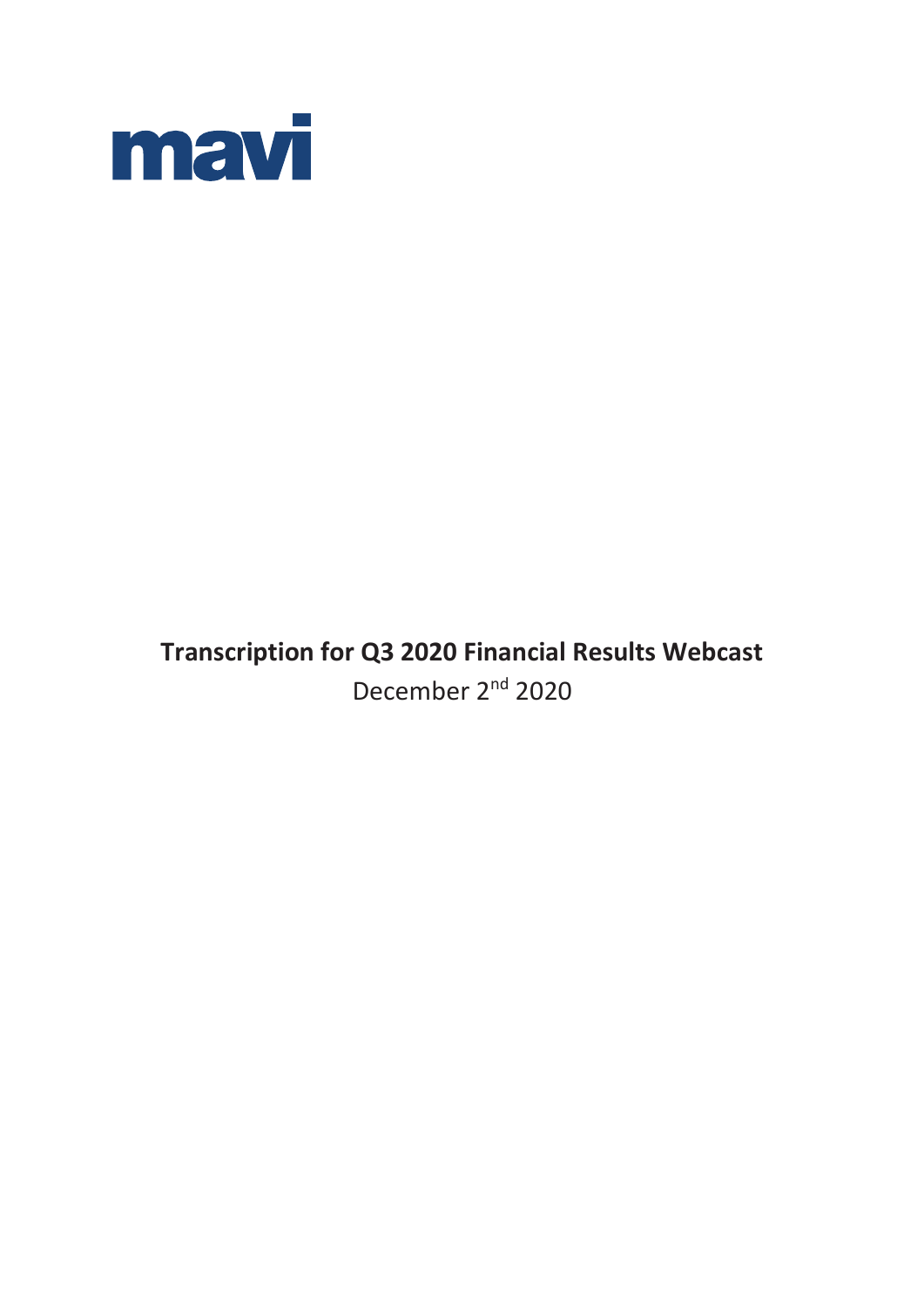

# **Presentation**

# **Duygu Inceoz**

Ladies and gentlemen, welcome to Mavi third quarter 2020 financial results webcast. We are again using the Teams platform for our earnings call this quarter. We kindly ask you to keep your microphones muted throughout the presentation. Our CEO, Cuneyt Yavuz, will be presenting the results. We will be taking your questions after the presentation. Now, I will leave the floor to Cuneyt Yavuz.

# **Cuneyt Yavuz**

Hello everyone. Welcome to our earnings call regarding the financial results for the third quarter of 2020, three months ending October 31.

Before going into the key highlights for the period I would like to provide a short summary of the current business status in the regions we operate regarding the Covid 19 measures. As you know, all retail and franchise stores are open since June 1, 2020 in Turkey. Since then there has been occasional business hour limitations in several mall locations. In Turkey, there is now a second wave of government restrictions effective as of December 1, 2020 which calls for some limitations on weekdays and weekend curfews implying that our stores will be closed on weekends going forward for an indefinite time. Mavi European markets re-opened in May and as Covid cases started rising, across the countries we operate in Europe, there are again certain Covid19 related restrictions since October. US and Canada also re-opened in May and are continuing operations uninterruptedly as of today. Recall that store openings in Russia were a bit more delayed; with all stores being operational at the end of August. They are still open and are performing well.

Mavi.com, marketplace and wholesale e-com channels remained open all along.

As Mavi management we are continuously focusing on P&L management, aiming to maintain stable gross margins and we remain diligent on managing our opex. As always, we prioritize efficient inventory management and effective sell through rates. Despite the challenging conditions that still prevail in the market, through our multi-functional planning efforts, we have managed to preserve our gross margins. Our ERP transformation project and digital investments continued as planned.

On slide 3, I would like to demonstrate the recovery trend with a focus on quarter three. We had no closures in the third quarter as opposed to the previous quarters, but business hour limitations and social distancing measures continued resulting in 37% lower traffic compared to the same quarter last year. Despite the prevailing challenging conditions, we have completed third quarter with a 2% growth in total revenue. Our Turkey business delivered 3% sales decline this quarter. With the lack of a proper back to school season, which is an important catalyzer for apparel retail, Turkey retail business in August and September came in weak; which was as per our expectations. During this quarter we continued with our marketing communications and launched three different campaigns this quarter, introducing new products in Mavi Icon and Mavi Black Pro collections targeting both women and men as well as expanding our sporty line with the collaboration of famous Turkish Juventus football player Merih Demiral. With the help of our extensive communication efforts, we are witnessing same store sales growth since October in Turkey. Despite the normalization trend, online demand continued to be very strong with 120% increase in sales from direct e-commerce channels, including the sales through our marketplace business partners. International sales performed better than our initial expectations in local currency terms and with the contribution of exchange rate levels, recorded 32% sales growth this quarter.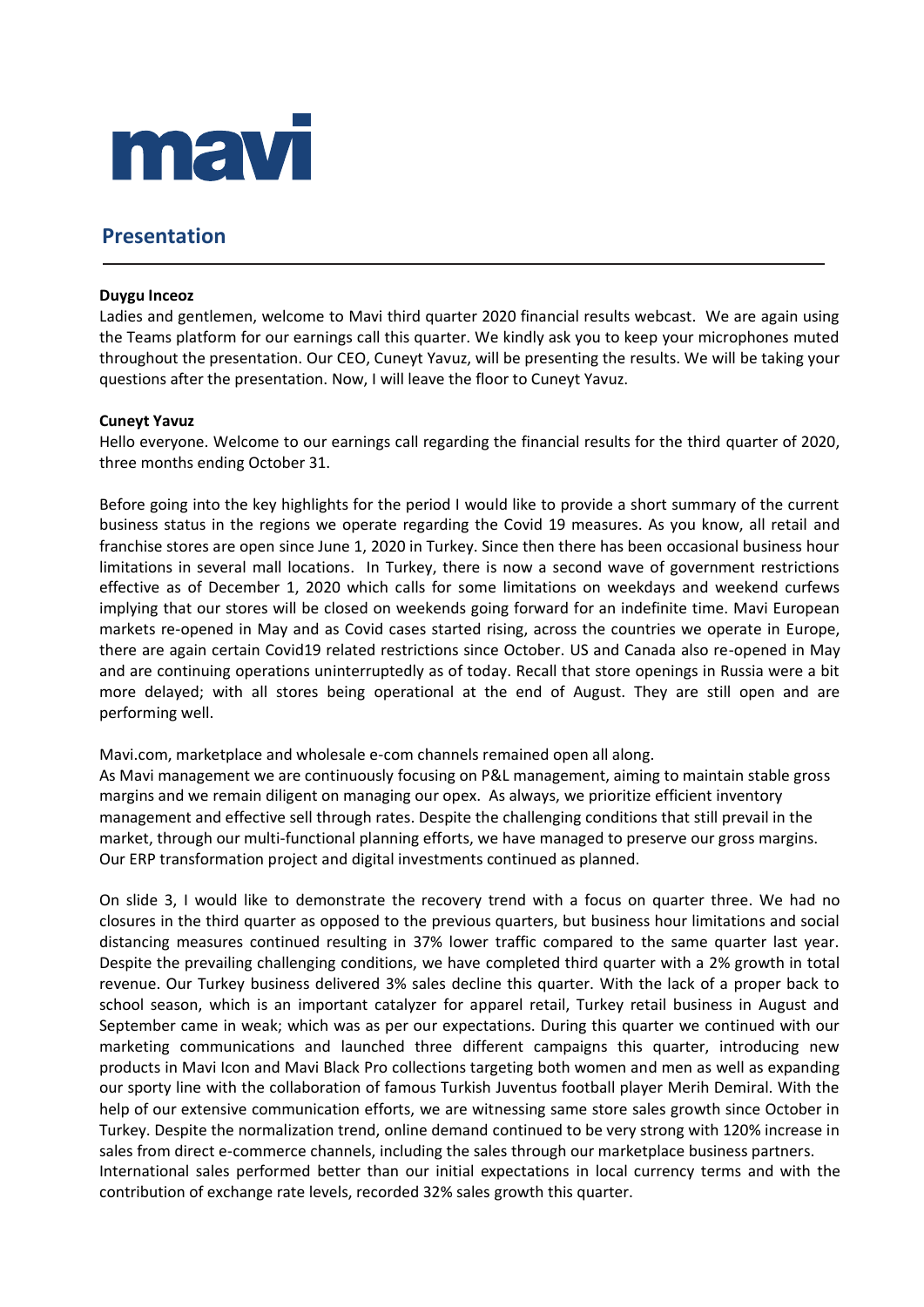

As a showcase of our strong brand equity and right pricing strategy, we managed to keep our gross margins stable not only this quarter but also year to date. Our cost control actions have paid off and we have managed to create 200 mn TL EBITDA with a margin of 24.2% in the third quarter, significantly above previous quarters. A well-executed collaboration across our category, product, sourcing and logistics teams resulted in efficient working capital management and in return yielded 85 mn TL of operating cash flow generation in the third quarter on top of the 171 mn generated in the second quarter.

Moving on to slide 4 with our key highlights for the nine months of 2020. Our consolidated sales in the nine months of 2020 realized at 1 billion 752 million liras. This is 18% below last year given the pandemic related store closures and traffic declines. Nominal EBITDA for the period is 301 mn TRY, resulting in 17.2% EBITDA margin. We have a net income of 26 million liras in the nine months of 2020. The total number of mono-brand stores globally, including franchisees, stand at 436. Turkey online sales grew by an exciting 161% in the nine months of 2020.

Lets move to slide 5 to review our channel performance. With improving sales performance, consolidated global revenue in the nine months resulted in 1 billion 752 mn TL, declining 18% compared to the same period last year. Total revenue is made up of 59% retail, 30% wholesale and 11% e-com. With stores being closed for a period of 2,5 months retail channel was most impacted with sales decreasing 26%. commerce channels on the other hand performed very strong throughout the period and has shown a 113% global sales growth in nine months with a solid 98% growth in Q3. Sales in Turkey were down 20% with 26% decline in retail and 21% decline in wholesale. Our e-commerce business in Turkey grew by 161% in nine months 2020. International sales, performing better than our expectations with 32% growth in Q3, were down only 11% in TL – terms in the nine months period. Europe and Russia have outperformed our estimates, especially in e-com channels which resulted in 57% sales growth in total international ecommerce.

On slide 6, let us focus on Turkey retail business. We opened 10 new stores, expanded 7 stores and closed 7 stores in the nine months of 2020, all of which were originally planned and scheduled for this period. As of October-end, we have 317 own-operated stores totaling 158 thousand sqms of selling space in Turkey with an average store size of 498 sqms.

On slide 7, we would like to elaborate on the same stores' performance after the store openings in June. As you know we normally share Turkey retail LFL figures in our earnings results. But with all stores being closed for a significant period, by definition, there is no meaningful LFL store set. On this slide, we are sharing the same stores sales performance from June  $1<sup>st</sup>$  to October  $31<sup>st</sup>$ . In this respect, same store sales have recorded 4.7% decline with 15.4% decline in number of transactions and 12.6% growth in basket size. Despite all stores being open the traffic was down 38% in the period. This softness was partially offset by 35% higher conversion rates and 14% increase in unit per transaction (UPT).

Looking into Q3 alone, the same stores sales were down 9.6%. The trend turned positive in October with a growth 6.4% and continued positive into November.

Moving on to slide 8 to review category-based developments. All our product category sales have performed better this quarter with t-shirts, accessories, skirts & dresses sales growing year over year bringing the total nine months sales declines to a range of 19% to 28% with the exception of the more formal wear "shirts category" performing weaker.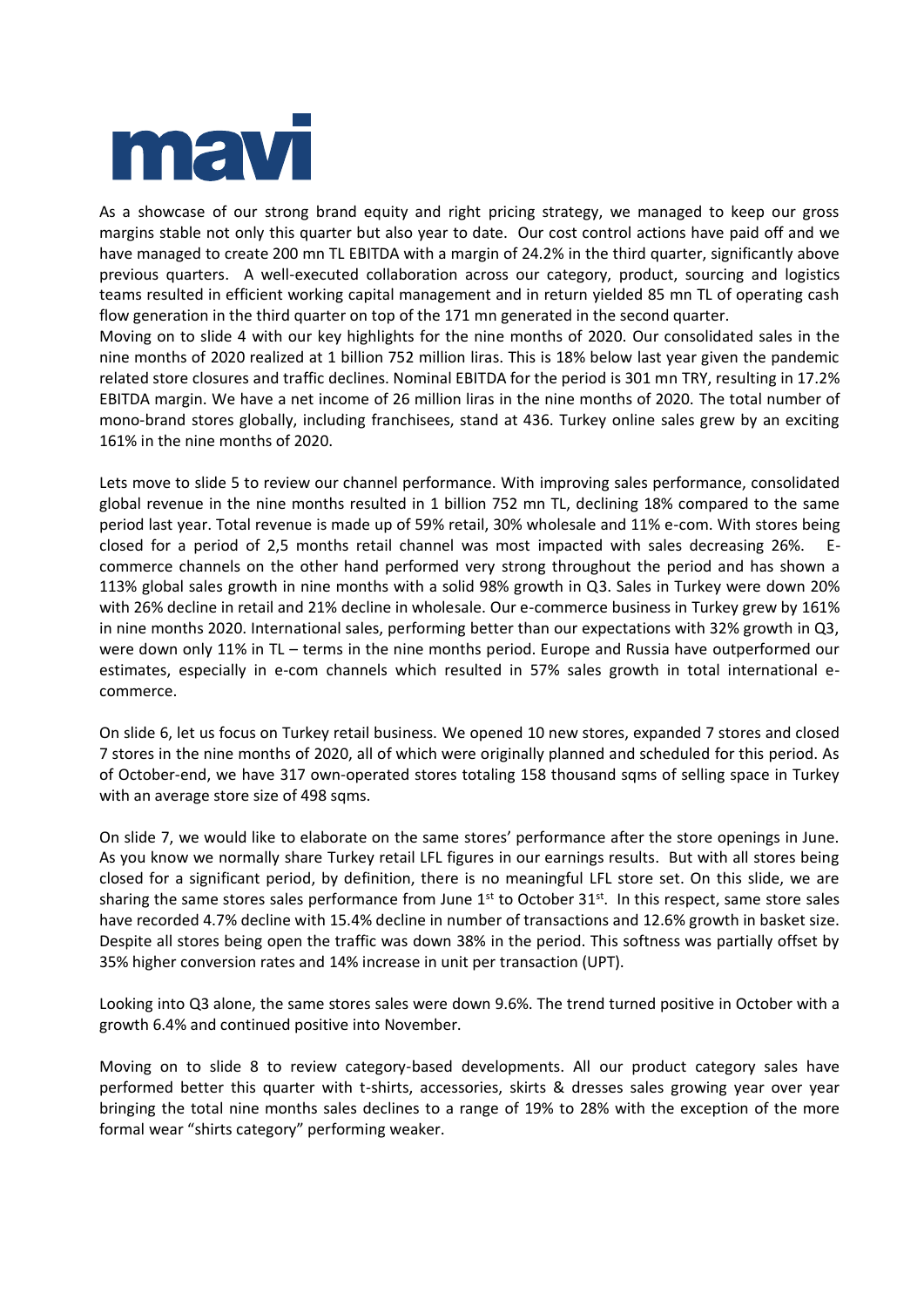

On slide 9, lets review our online sales performance. I would like to remind once again, that in addition to our direct to consumer sales that are reported under e-commerce channel, our customers can also buy Mavi products through third-party digital platforms to which we wholesale, therefore reported under wholesale. Including the wholesale e-com, our total online sales grew 65% globally and reached 264 mn TL and constituted 15% of total revenue in 9M 2020. Online sales in Turkey grew disproportionately higher compared to the rest of the world with 127%. Marketplace operators are performing extremely well in Turkey, through which Mavi achieved a significant 381% growth this period. Mavi.com also performed very strong and almost doubled its sales in the nine months of 2020. Online has constituted close to 9% of sales in Turkey. International online business is also on a growth trajectory especially driven by mavi.com and marketplaces which is good news in terms of margin contribution. In the nine months of 2020, close to 42% of total international sales were through online channels.

We are very happy to see the positive results of our continuous investments in digital systems, logistic operations and on our CRM platforms. Mavi is achieving its fair share in this changing and growing online environment. The ongoing shift towards e-commerce is only good news for Mavi given that our online business is a positive margin contributor with a full-price strategy across all categories. It has become more profitable than retail this year along with growing volumes and baskets sizes.

Let's move on to review our margin performance on the next two slides. On slide 10, we would like to focus on our gross margin, which was one of the most important KPIs we tracked throughout this period. During the nine months period, our teams have worked rigorously to plan for the right product, right price, right calendar and managed in-season inventory with a very flexible and dynamic manner to ensure optimum sell-through and to preserve our gross margins. Despite all the challenges of the year we were able to maintain our gross margins stable levels excluding the impact of imputed interest rates. Our gross margin in Q3 realized at 50.4% bringing the nine months gross margin to 49.1%.

On slide 11, with the help of our immediate and effective actions on opex management and solid sales performance considering the circumstances, our EBITDA in quarter three showed a significant improvement compared to the previous quarters and realized at 200 mn TL with 24.1% EBITDA margin. As a result, 9 months EBITDA is 301 mn TL with 17.2% margin.

Our net interest based financial expenses were significantly lower this period mainly due to two reasons: significantly lower interest rates and the rent discounts being recorded as financial income within the context of IFRS 16. We are also reducing our net debt level as we continue to generate operational cash flow. Consequently, we have recorded a net profit of 84 mn TL in Q3, 32% higher than the same quarter last year, exceeding the loss made in first half and bringing the total net profit to 26 mn TL in year to date. I would like to move on to slide 12 to take you through our working capital progress. Through our multifunctional planning efforts, we were able to deliver effective sell-through rates which yielded controlled inventory levels that mainly consist of seasonal lifestyle products and seasonless denim. There is a value increase in the inventory level due to close to 10% higher unit cost of products and currency exchange rate impact on international inventory. As a result, our working capital as a percentage of revenue increased to 8.0% at the end of October. Cash conversion continues its improving trend with positive operational cash flow generation in the third quarter.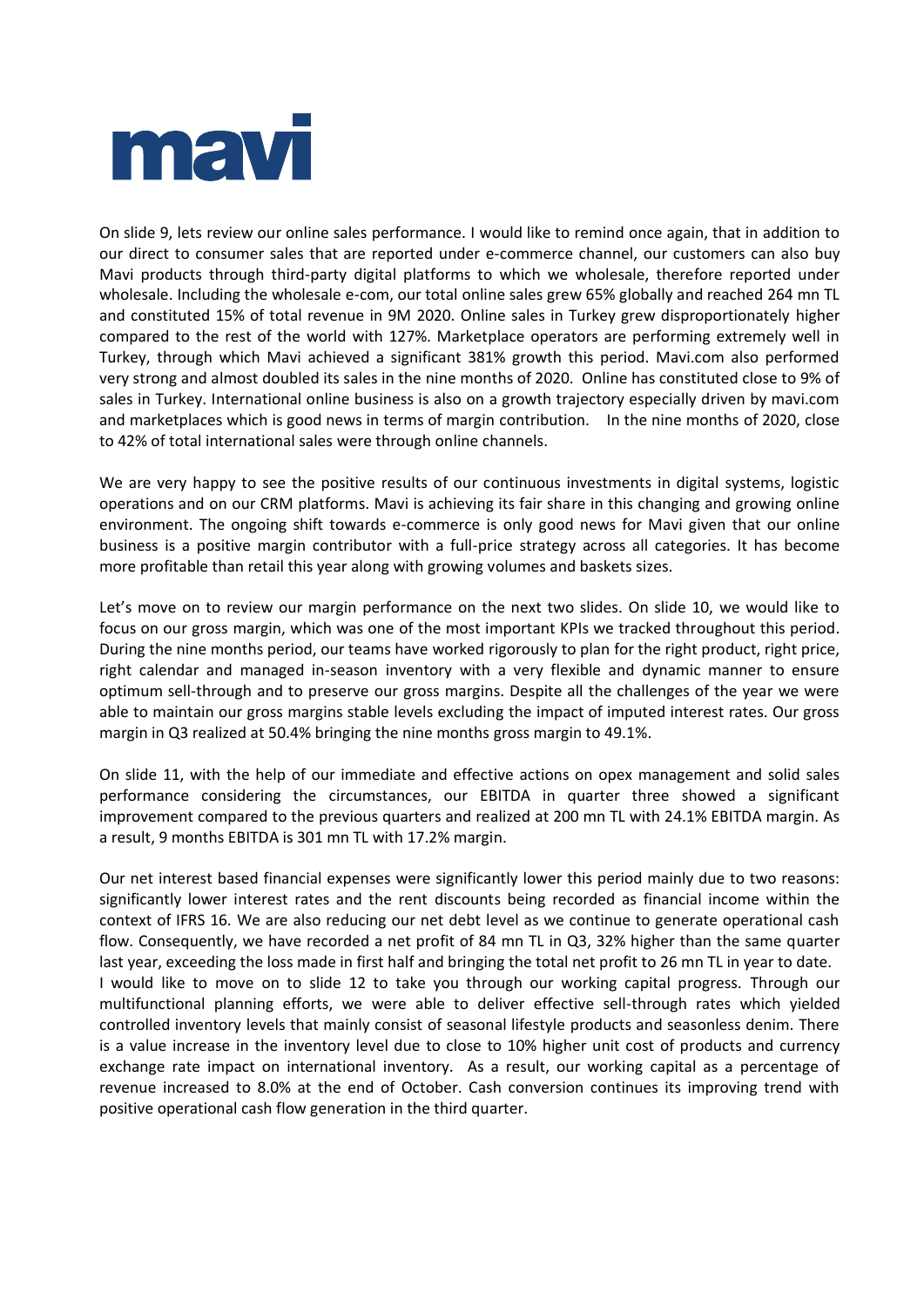

Let's now move on to the next slide, slide 13. Given the scheduled store openings and expansions coupled with our uninterrupted digital investments, we have spent 83 mn TL of capital expenditure, resulting with Capex to sales ratio of 4.7%.

Recall that, in order to be prudent in terms of liquidity management, we used an increased amount of bank credit from mid-March to July; most of which are still held as cash. We used this opportunity to renew all our remaining high interest rate debt with lower rates.

Our net debt level which had increased to 209 mn TL at the end of April declined back to 32 mn TL at the end of October. This implies a leverage multiple of 0.13 times of EBITDA. Our blended cost of debt as of end-October is 8.8%.

18% of our total consolidated debt belongs to our subsidiaries, all borrowing in their respective local currencies. As of end of October, only 8% of debt is in foreign currency and is totally covered with foreign currency assets and receivables from subsidiaries. We still target zero open fx positions on our balance sheet.

Slide 14, recall that we shared with you our best estimate outlook in September that assumed all stores continue to be open in all regions for the rest of the year. Including Q3 results, we are still within the range of that outlook. As the number of COVID cases are spiking here in Turkey and around the globe, more government restrictions are being imposed. New restrictions in Turkey announced recently includes weekend lockdowns effective as of December 1, 2020 and this will have significant impact on our revenue stream. The uncertainty continues as we don't know the timeline for the restrictions and hence it is difficult to quantify the financial impacts. We are well prepared for this second wave in terms of liquidity and balance sheet positioning. We will continue to focus on P&L management and efficient inventory planning. Health and safety of our employees and customers will remain our first and foremost priority. Before turning the call over to your questions, I want to thank all my team members across the many countries we operate in. It is setting out to be a long and difficult year, but I'm incredibly proud of my teams' hard work and the amazing results they are delivering. Thanks also to our many partners and their employees around the world who are going above and beyond to produce our products, often under the most trying of circumstances. Finally, thanks to our shareholders for their continued support.

At this time, I am happy to take your questions.

# **Question and Answer Session**

# **Duygu Inceoz**

Ladies and gentlemen, if you wish to ask a question, please click on the "raise your hand" button which is the hand icon on your control panel. When I call your name, please open your microphone before you speak. If you prefer to type your questions you may use the chat screen or email me directly. For those of you who have dialed-in via audio, we will take your questions last, when there are no questions left on the platform. Our first question is from Berna from BGC Partners. Berna please go ahead.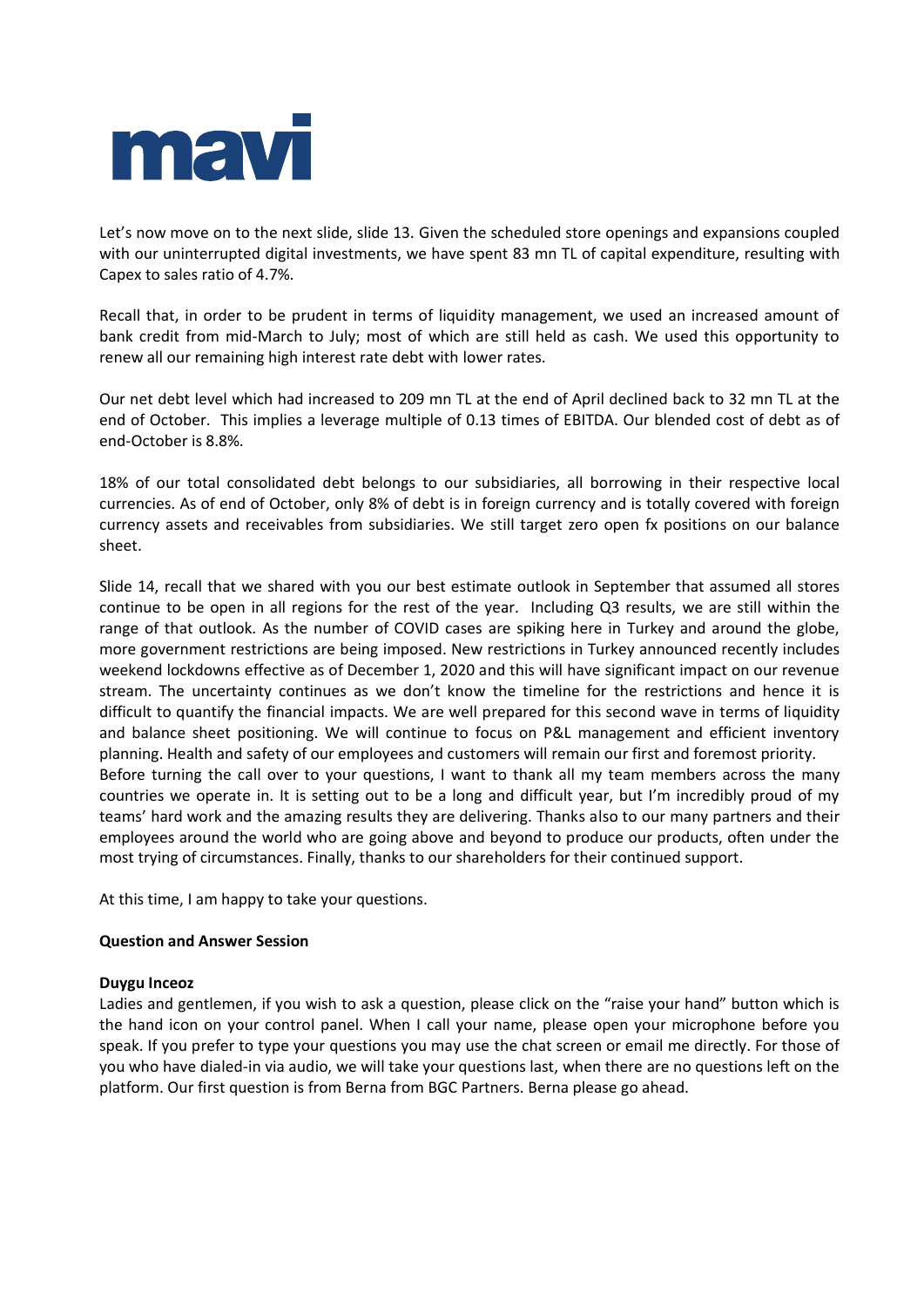

# **Berna Kurbay**

Thank you for the presentation. I have a couple of questions. First one is about Turkey online. Your online revenue is still strong but seems to have decreased quarter over quarter. Is this related to retail stores being open and less demand for online or is there any other factor? My other question is what was November LFL growth at TR retail stores? And how do you see consumer sentiment in 4Q so far. Also, what is the impact of November promotions such as Black Friday, Cyber Monday on profitability of online and retail?

# **Cuneyt Yavuz**

Thank you Berna. Let me first start answering with November performance. November started off very positive as a continuation of October which was also pretty strong. As the Covid figures have been growing every day, the government restrictions that started around mid-November did start to show some adverse impact on traffic and we saw declining sales. Overall we finished November at a slightly negative like for like, somewhere around 3-4% lower than last year in terms of same store sales. Overall, we were happy of the performance of our stores given the circumstances.

Online revenue is still growing very strong as you said but yes, the pace of growth compared to last quarter is a bit lower. This is as you stated, related to retail stores being open and operating well. But even with stores being open we are very ambitious about our online growth. We are well ahead of our original plans in terms of where online stands and we believe there is a shift in consumer habits and online will continue to outpace our retail growth in the years to come.

You know as Mavi we are not a discounting brand; we don't like to do unreasonable pricing and then do harsh discounts. This is generally well excepted by our consumer and they appreciate our sincerity. In this Black Friday again, as you may have followed from our web page or from our stores, again we were consistent with previous years and we only applied 15% and 20% discounts. These were real discounts and consumers know and understand that when Mavi does a campaign it is real and they reward and honor this. We had a very successful campaign and the sales were even higher than how we projected initially. So, a short answer to your question is no, we have been very consistent with previous years, and hence it does not have a negative impact on our margins.

Our inventory is fresh and seasonally relevant, casual products, suits the trends. Hence we haven't felt the need for very hard discounts. We are making sure the brand is vibrant, try to give people reason to buy, continue our good communication, make sure the products are relevant to trends, increasingly casual and sporty. This is our job.

With this result and even as of end November, we are in line to be within the vicinity of our outlook provided in September. With the new restrictions that will be effective as of December, we will probably take some hits on the revenue, top line. The total impact will depend on how long these measures will continue, but our sores will be closed for 2 days every week and those are important days where most of shopping takes place. Hence the impact on revenue should be significant. On the other hand, we will make sure our opex is controlled, take all immediate actions to cut costs, especially with the rents we still think we can keep our rent/revenue ratio stable. We are prepared in terms of liquidity and balance sheet position. We continue to believe that Mavi will be among the companies gaining strength and market position emerging out of this period.